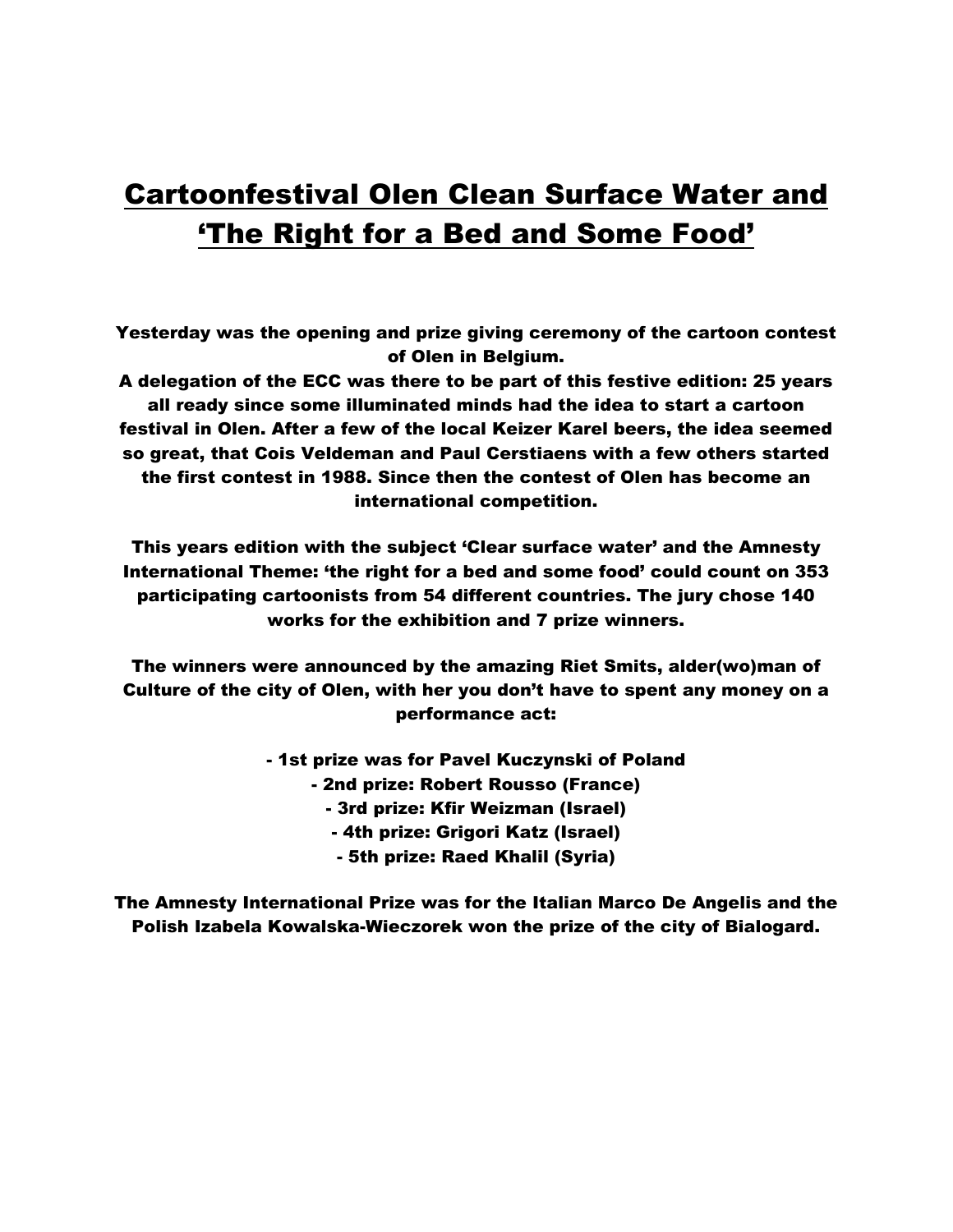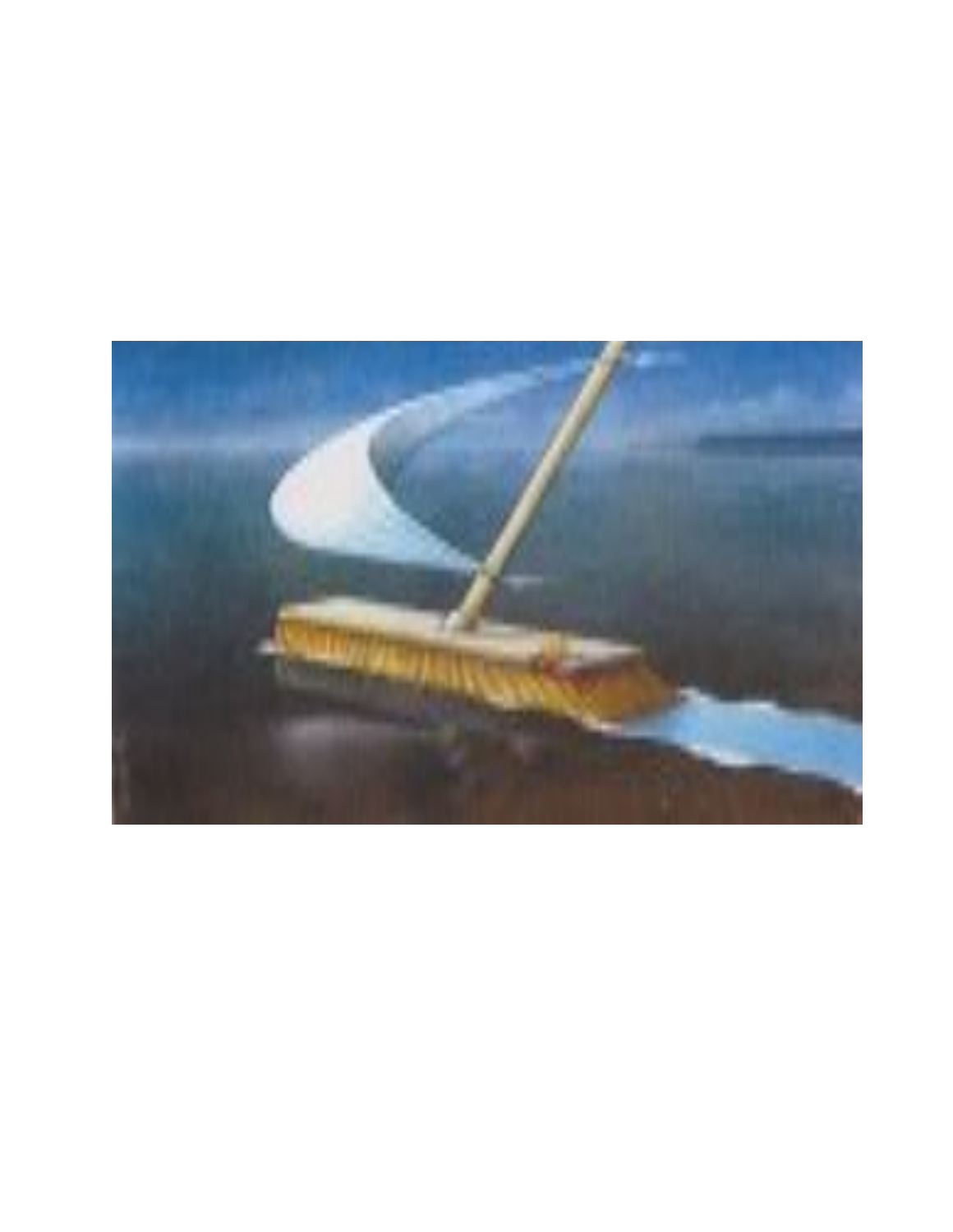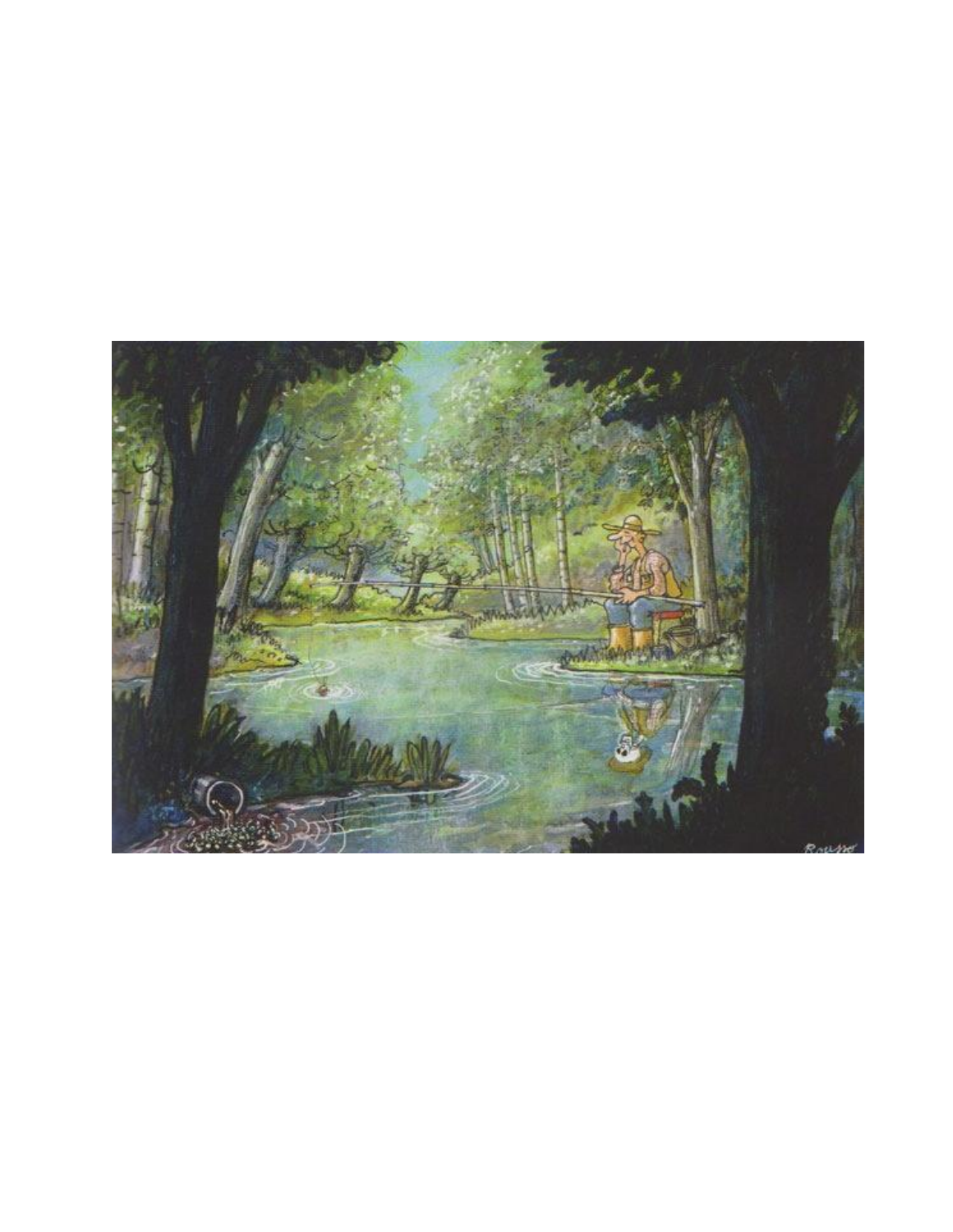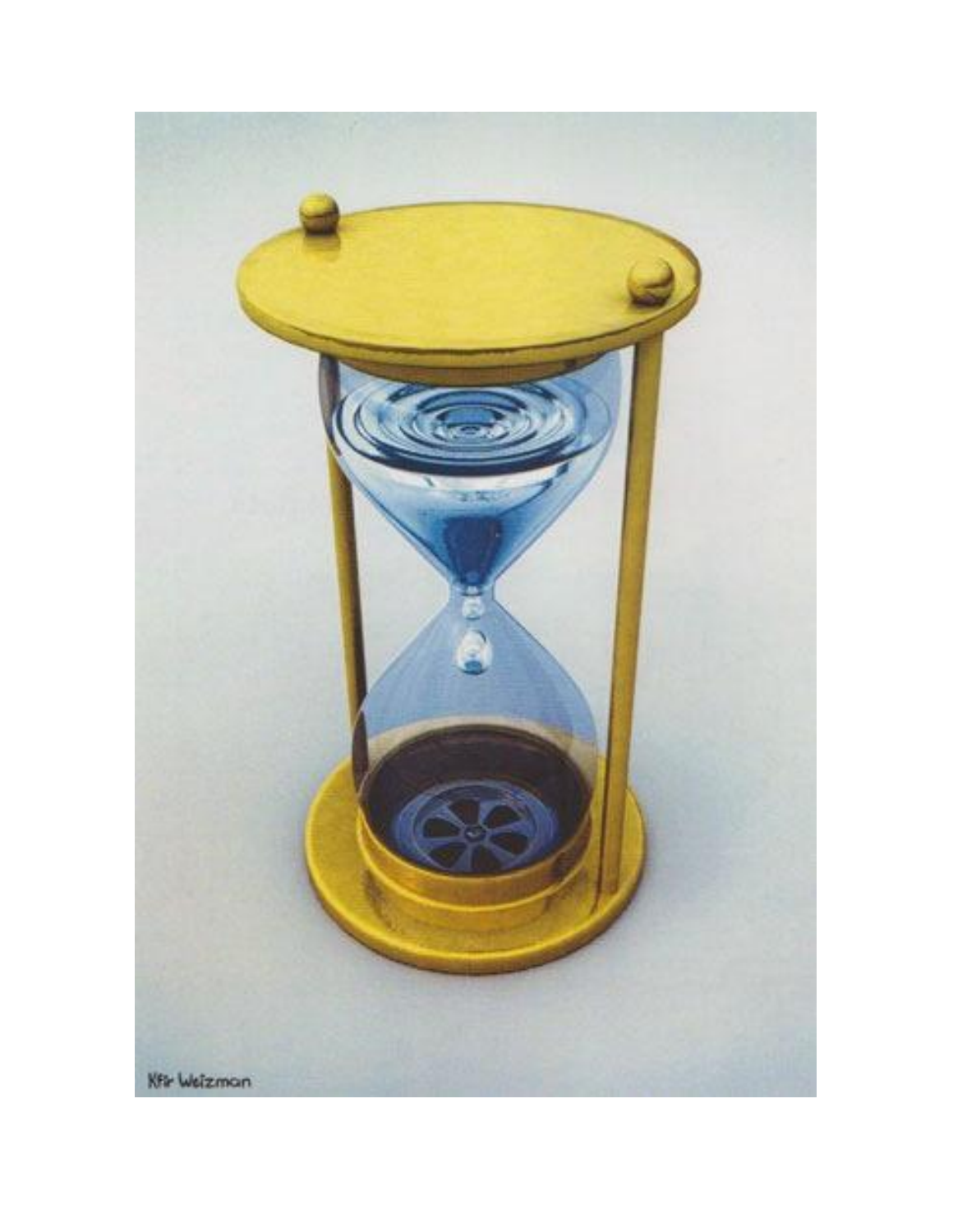

Typical for Olen is also the Youth Cartoon Contest that are for children and youngsters under the age of 15. The winner was the Chinese Zhang A He (who also did win the 3rd prize), second was the Turkish Ekin Ozeskici and Li Yu Xuan did win the 4th prize in the youth category.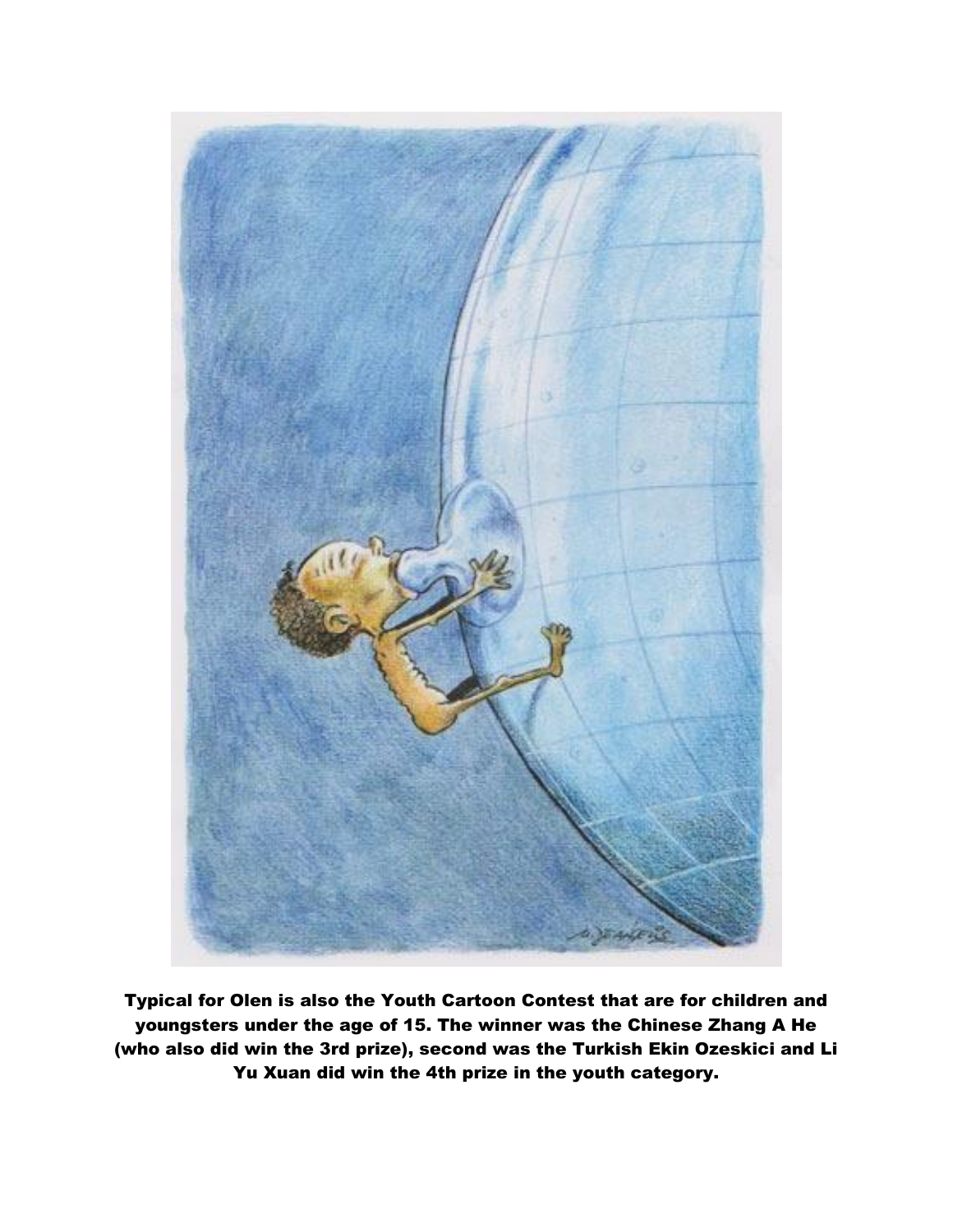

For the first time the cartoonists could send their works in a digital way – and even if some difficulties did occur – the organizers did decide that the next edition will be 'digital only'. So you still have some time but nevertheless we like to give you the theme for the edition 2014: 'cows'! And the Amnesty theme: 'Right on education'.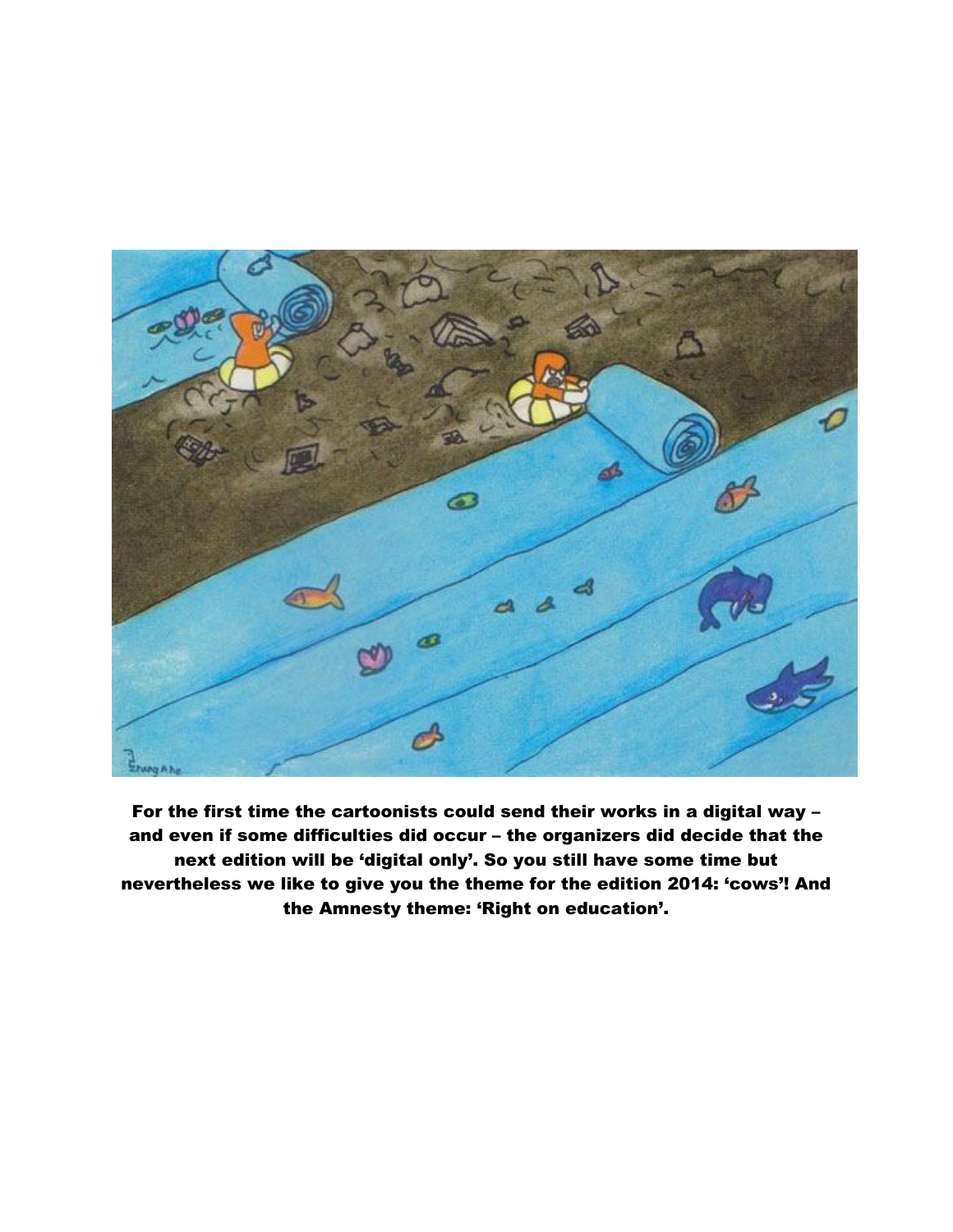

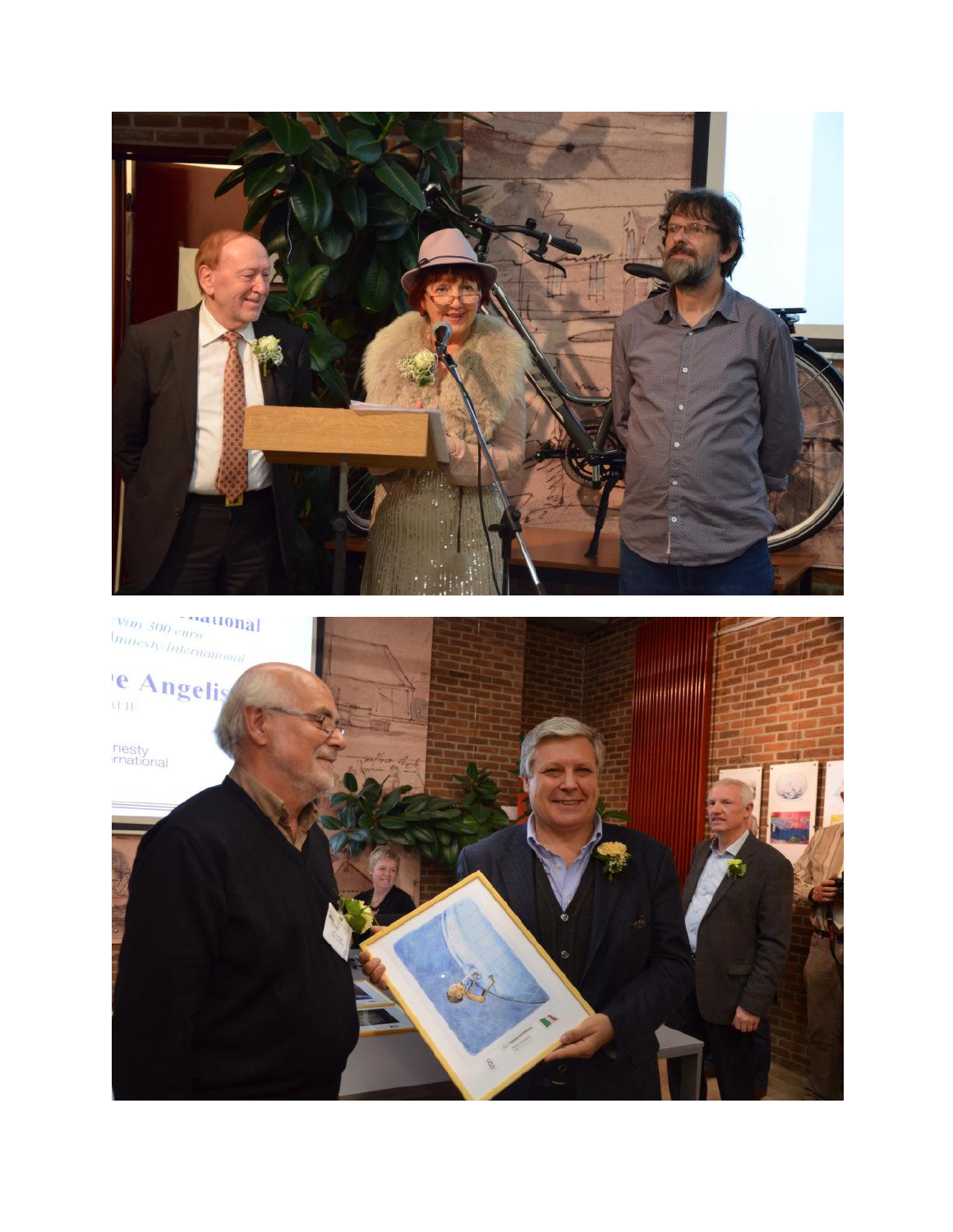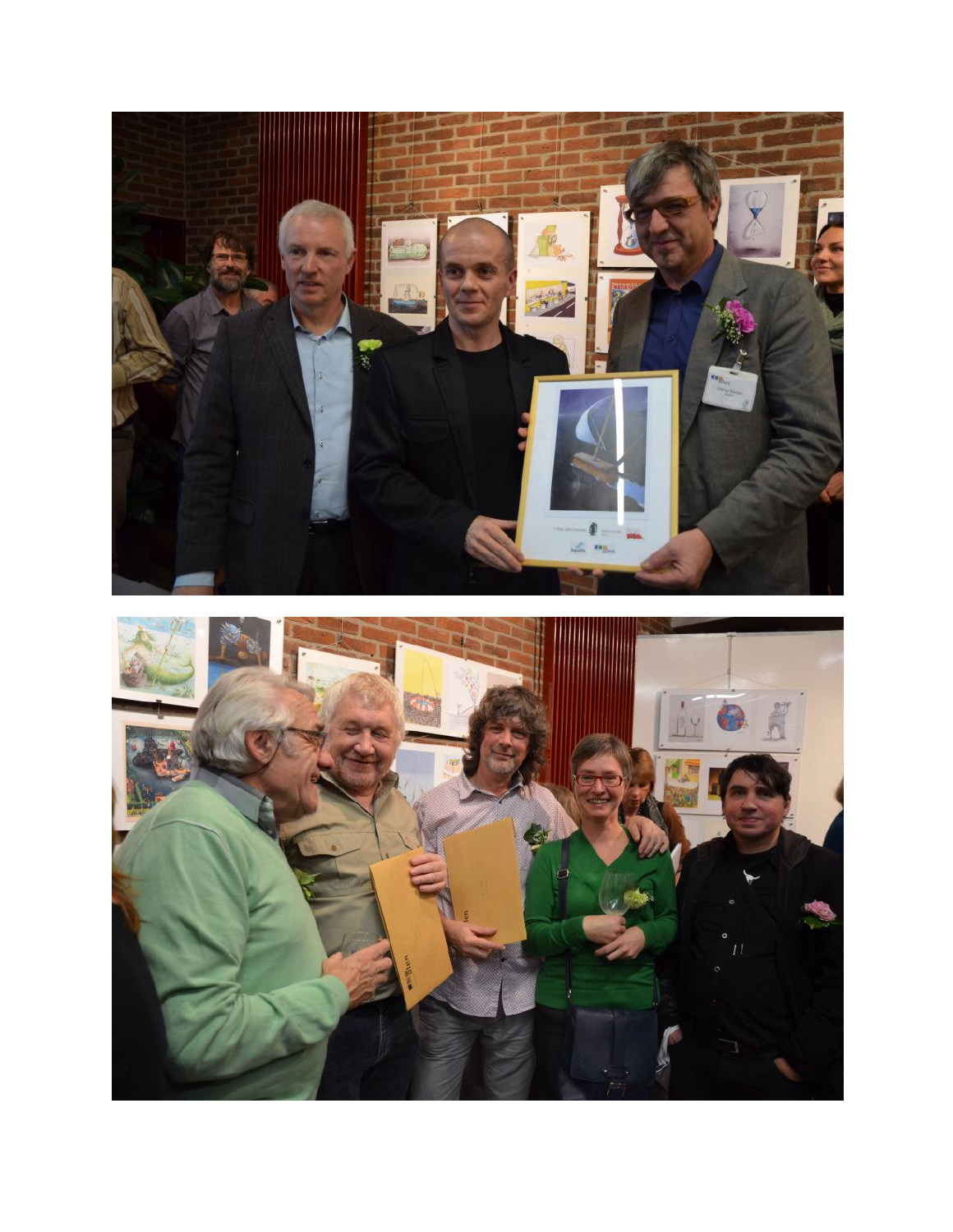![](_page_8_Picture_0.jpeg)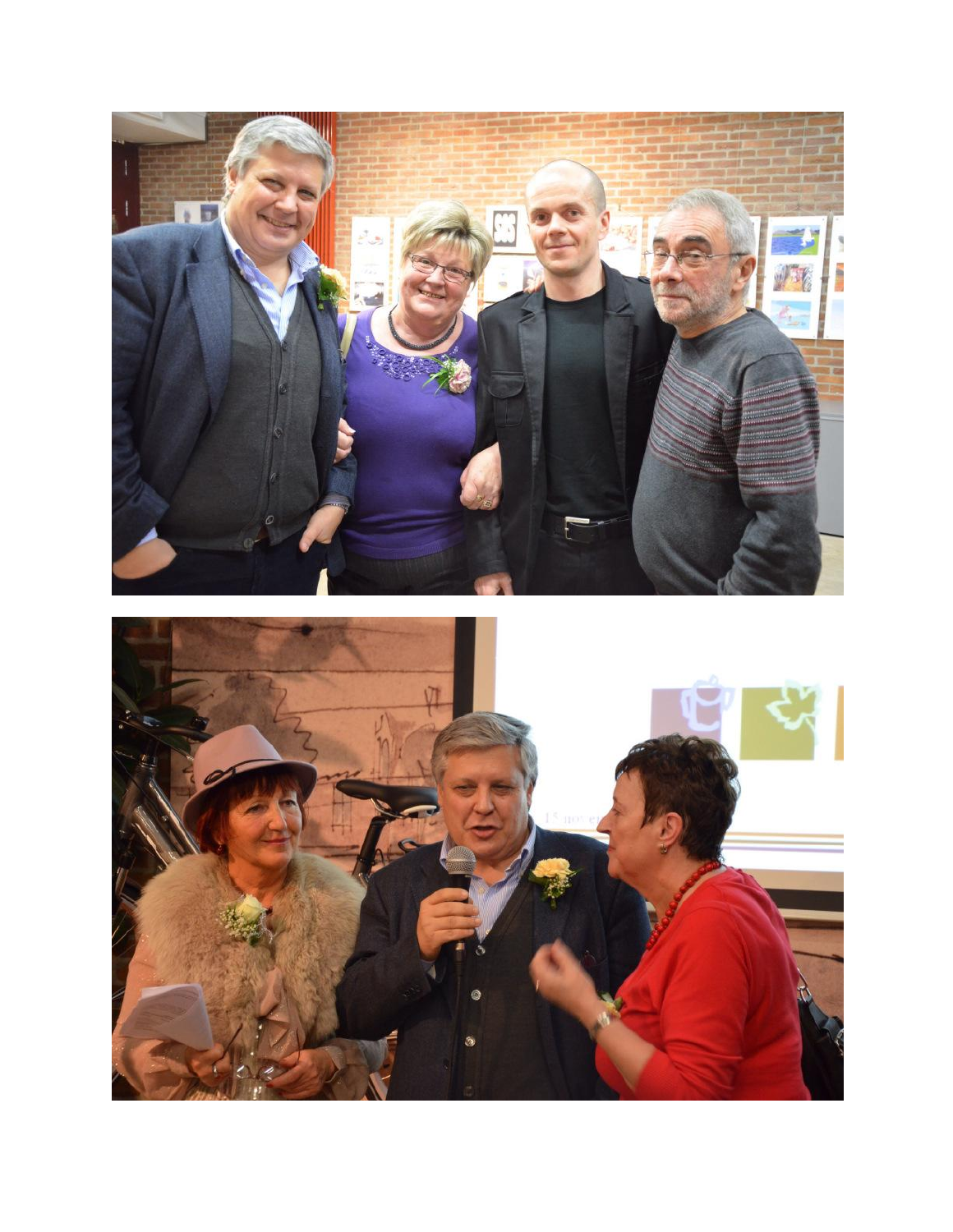![](_page_9_Picture_0.jpeg)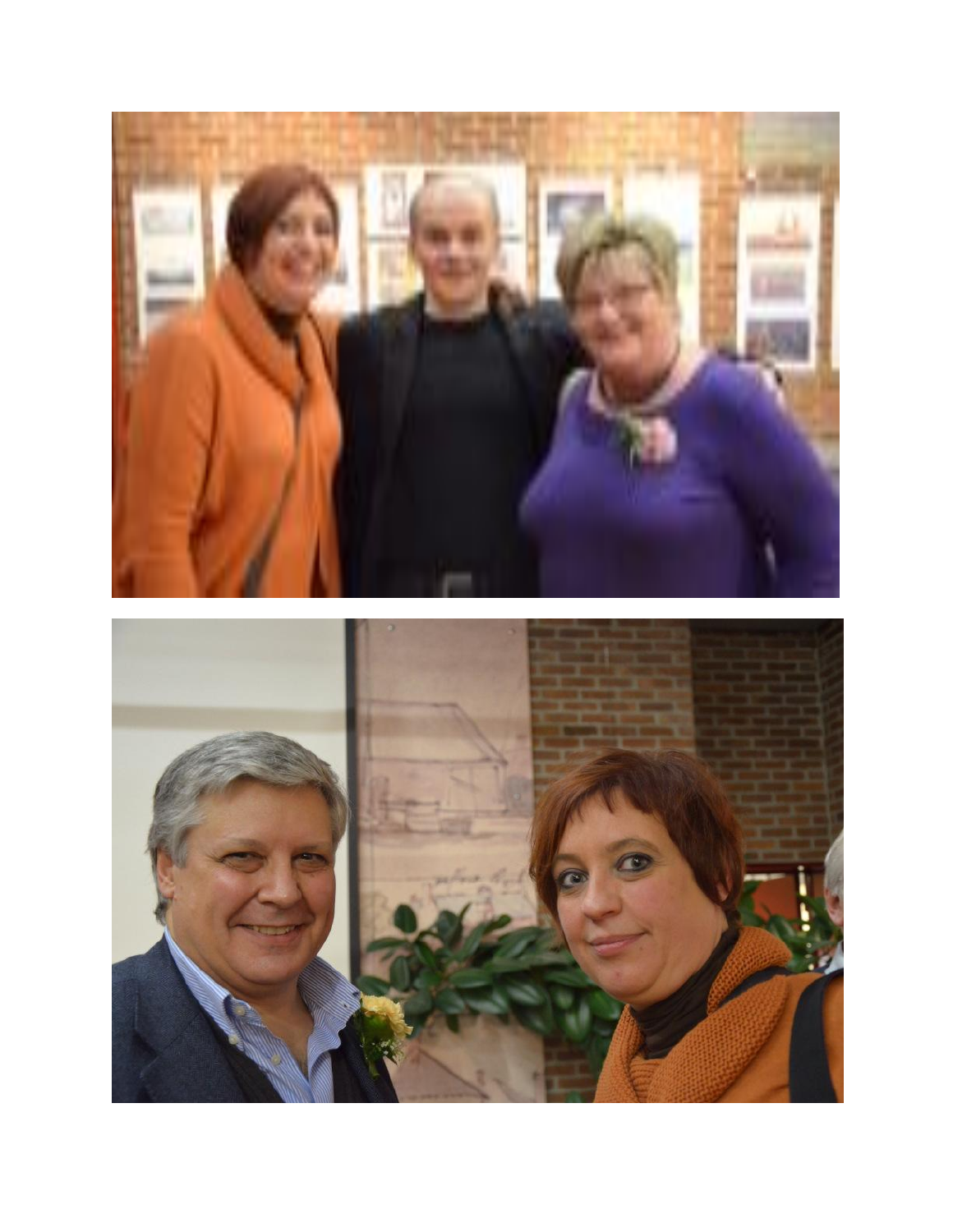I really want to thank the organizers for their years of hard work, it is not so easy to organize year after year and that for more than 25 years an international cartoon contest, searching for sponsorship, administration, producing an excellent catalogue, … And offering all these guests and cartoonists a tasty reception with Keizer Karel beer of course!

Cartoonists present: Pavel Kuczynski, Marco De Angelis, Lejon, Herbert Vanostaijen, Patrick Heymans, Danny Maes, Rudy Thijs, Norbert Van Yperzeele, Ronald Van Ostaijen, Cois Veldeman …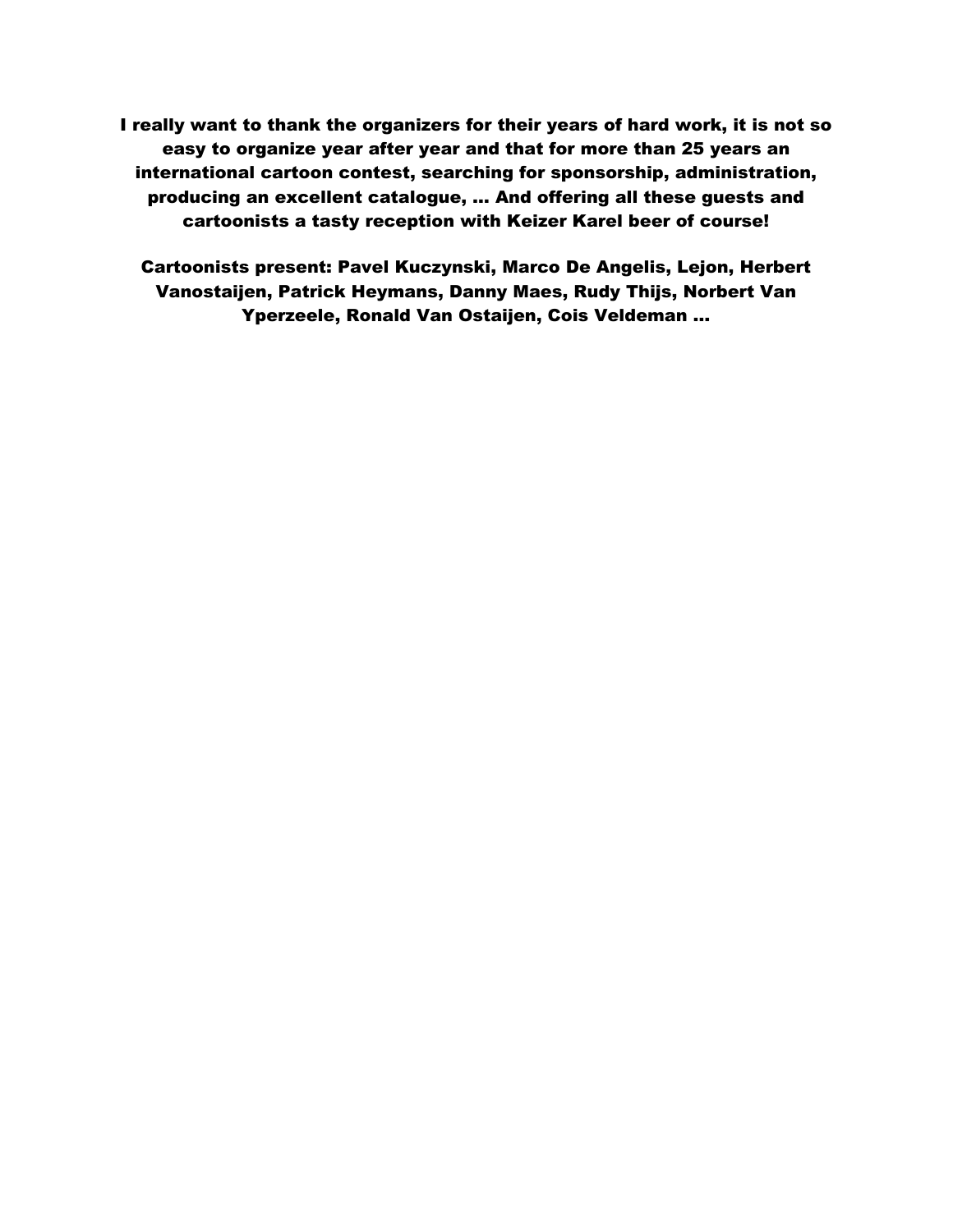# **Participants Olense Kartoenale 2013**

# **Jeugd**

*België*

Piret, Antoinette

# *China*

Bao Hui Hui Chen Xiao Yu Chen Xiao Yu Gao Bo Han Guo Ye Xuan Li Song Qi Lin Ze Chen Lin Zhi Yu Qian Yu Xi Sun Chengyuan TianJun Shi Wang Jia Riu Xuan Li Yu Yuan Liu Si Yun Wu Qian Zhang A He Zhao Bo Xi Zhi Yu Yang Zhou Yun Hao Zhuo Chen Wei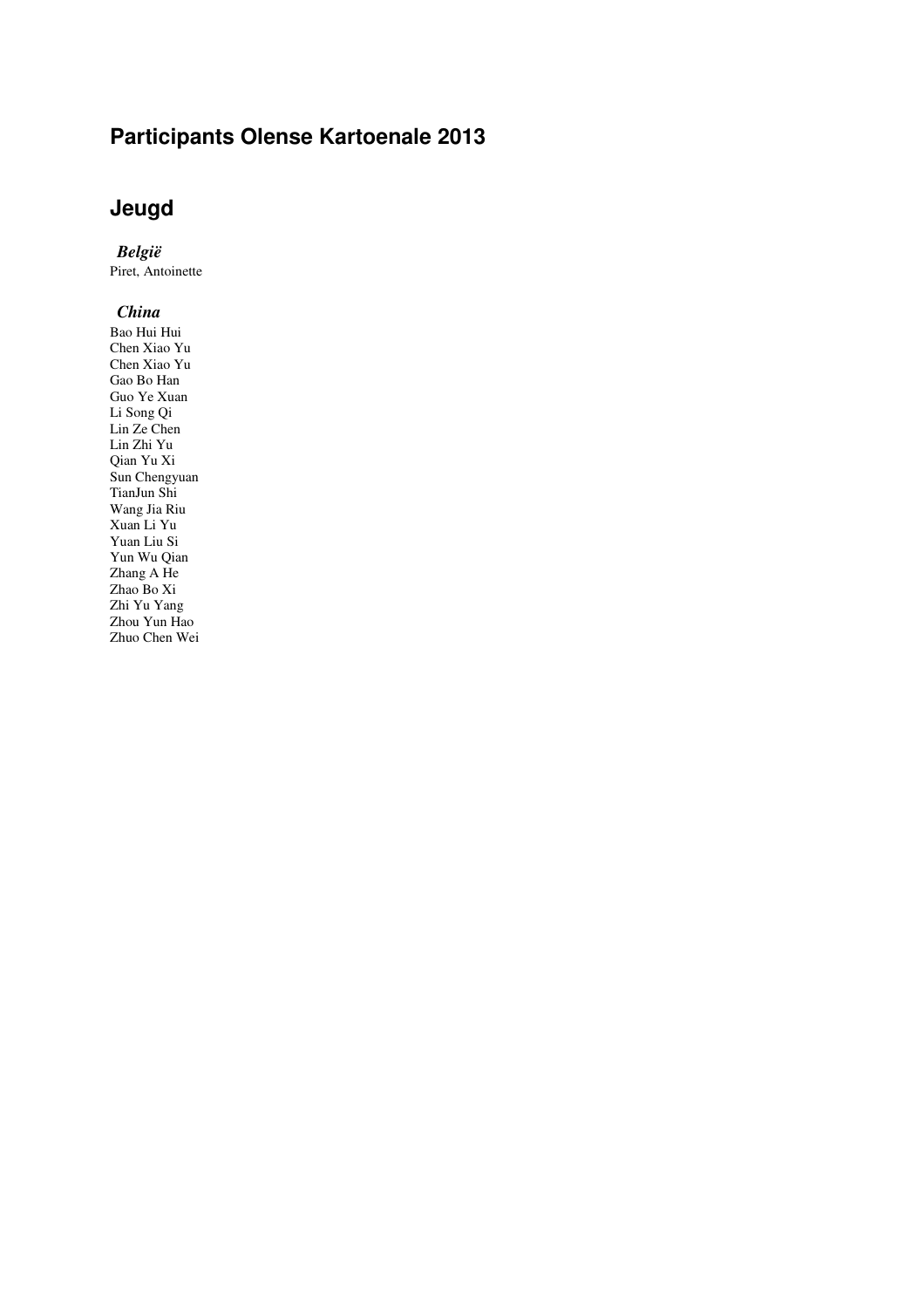# *Israel*

Weizman Shahar

#### *Mexico*

Grimaldo Octavio

# *Polen*

Mandziak Anna Pelszyk Marta Ziajska Joanna

#### *Servië*

Arsic Marija Gajic Ivan Gajic Miha Jordanovski Aleksa Jordanovski Aleksandar Jovahovic Aleksandar Jovanovic Danilo Kusmuk Milan Lulic Stefan Marolt Dominik Jovan Nikitovic Martin Popovic Mila Radomir Rastko Lulia Sehic Lea Sisovic Marko Stefanovic Marija Stojanovic Oghjen Turcinovic Jovan Veskovic Jovah

# *Slovenië*

Oketic Radko

# *Turkijë*

Arac Meric Bilgin Ilayda Bilginoglu Mehmet çömüz Yagiz Efe Dagdemir Erol Oguz Tuna Orak Ozeskici Ekin Su Eda Yaman Tumer

# **Volwassenen**

# *Argentinië*

Cosenza, Gerardo Cornejo, Santiago Massimino, Leonardo Palmas, Adrian Anibal Varela, Daniel Eduardo

*Armenië* Abroian, Vladimir

*Australië*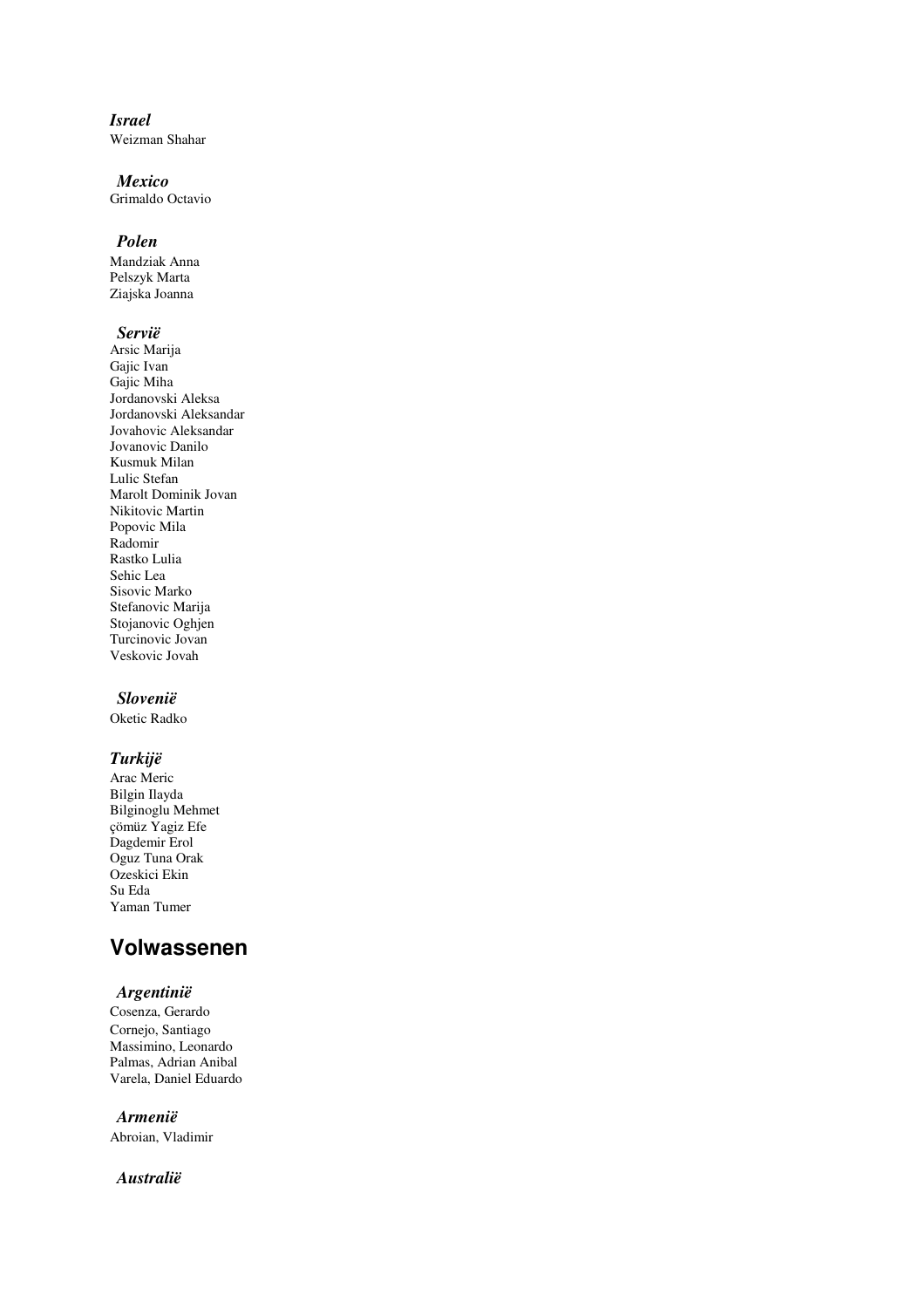Postruzin, Louis

#### *België*

Bossens, Philippe Dankers, Lander De Bolle Emiel Cornelis, Janinka De Borger, Leon De Graef, Dirk De Maeijer, Herman Descheemaeker, Luc Geerts, Jari Ghyzelings, Steven Gomes, Ruben Goossens, Frans Heymans, Patrick Hutsebaut, Achiel Lauwers, Stijn Maes, Danny Miklaszewska, Jolanta Miklaszewski, Adam Noyens, Leen Ooms, Britt Peeters, Carina Pelgrims, Jonathan Provijn, Stefaan Scholies, Veerle Segers, Amber Senaida, Pienas Shanming, Chi Skrobania, Michal Strobbe, Ronny Sunnerberg, Constantin Tasco, Tony Van de Boel, Levi Van Yperzeele, Norbert Vanoystaeyen, Herbert Vantongerloo, Kitty Vermeersch, Luc Vermetten, Vincent Vernimmen, Luc

## *Bosnië Herzegovina*

Sljivo, Husein Sultanovic, Resad

#### *Brazilië*

Correa, Rafael Einstein, Cival Jaco de Azevedo, J Bosco Lopes, Junior Martins, Antoni Nakamotome, Victor Pires Junior, José Miguel Pires, Jussara Santos Duarte, Luciano Simch, Eduardo Trovo, Nilo Vilanova, Paulo Volmar Mattos Waldez C Duarte, Raimundo

# *Bulgarijë*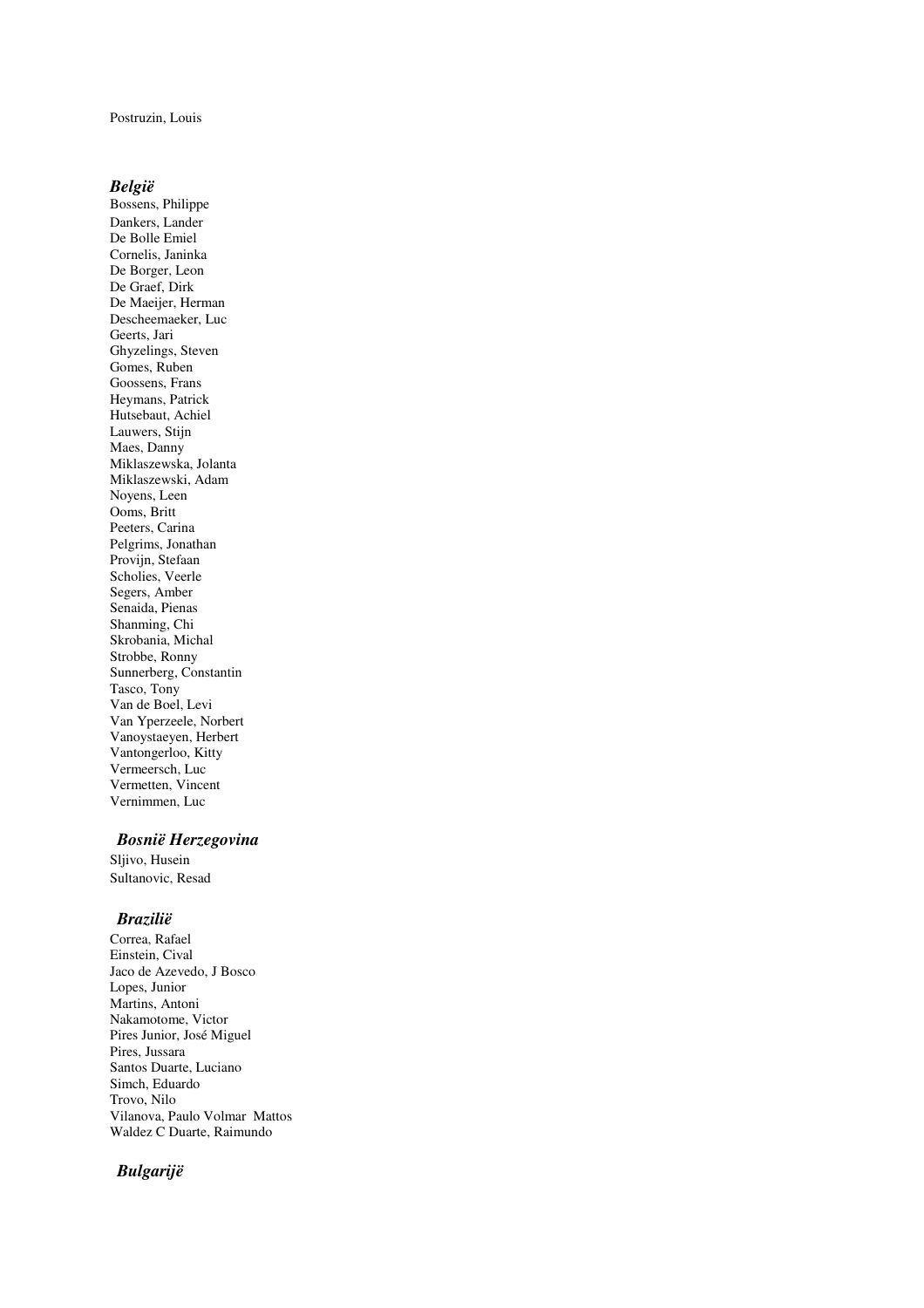Georgiev, Valentin Veselin, Zidarov

#### *Canada*

Herrera, Diego Malatesta, Oscar Michiels, Dirk

# *China*

Cai, Weidong Gaiyu Li Kui Jun Liang, Junqi Rui, Jia Jun Wang Da Peng Zhang, Xin Hua

# *Colombia*

Ospina, Elena Zuleta, Raul Fernando

### *Costa Rica*

Fuentes, Ferreol Murillo

# *Cuba*

Castillo Rodriguez, Roberto Fuentes, Carlos David Martinez Gomez, José Martirena Hernandez, Alfredo

# *Cyprus*

Cakmak, Huseyin

# *Duitsland*

Gottfried, Marcus Jacek, Helmut Kurtu, Valeriu Tomaschoff, Jan

# *Egypte*

Fadl, Eslam Wesam, Khalil

*Estland* Lauringson, Esther

*Finland* Partanen, Heino

# *Frankrijk*

Bouschet, René Bouton, Bernard Mofrey, Roger Rousso, Robert

# *Griekenland*

Bakoulis, Serafim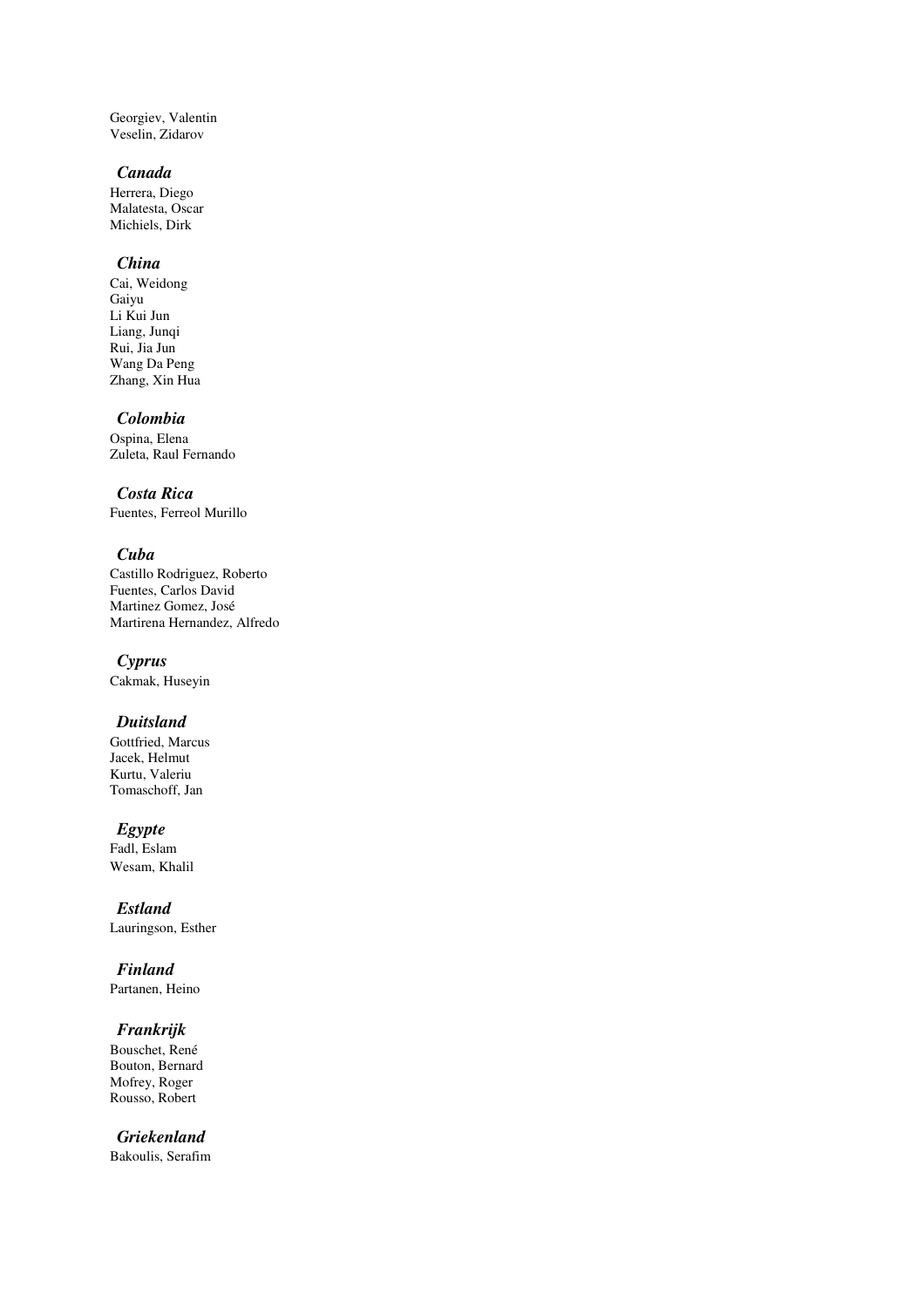# *Groot-Brittannië*

Collins, Clive Mumberson, Stephen Thomson, Ross

#### *Hongarijë*

Csikos, Gyorgy Lugosi, Karoly

# *Indonesië*

Abdulhakim, Azis Darsono Handining, Rahardi Koestana, Jitet Kurnianto, Heru Santoso, Agus Eko Siregar, Affan Sri Widiyanto, Didie Widodo, Budi Setyo

#### *Iran*

Asadi, Mohsen Azadi, Mitra Farokhnia, Pedram Ghadrdan, Ebrahim Nia, Mostafa Hossein Rahim, Baghal Asgari Ramezani, Dariush

#### *Israël*

Erenburg, Boris Katz, Grigori Katz, Ilya Mendelson, Eynat Sichenko, Sergey Weizman, Kfir

### *Italië*

Audisio, Gianni Campaner, Angelo Dagostino, Marco De Angelis, Marco Fedele, Christian Malvasi, Graziella Sterpone, Carlo Tessarolo, Sergio Thai Sac, Ma Zaza, Leonardo Zordan, Daniele

# *Japan*

Dragica, Ohashi

#### *Kroatië*

Hegedusic, Borislav Idakovic, Darko Zlousic Kova, Josip Listes, Nikola

*Letland*

Hafizov, Pavel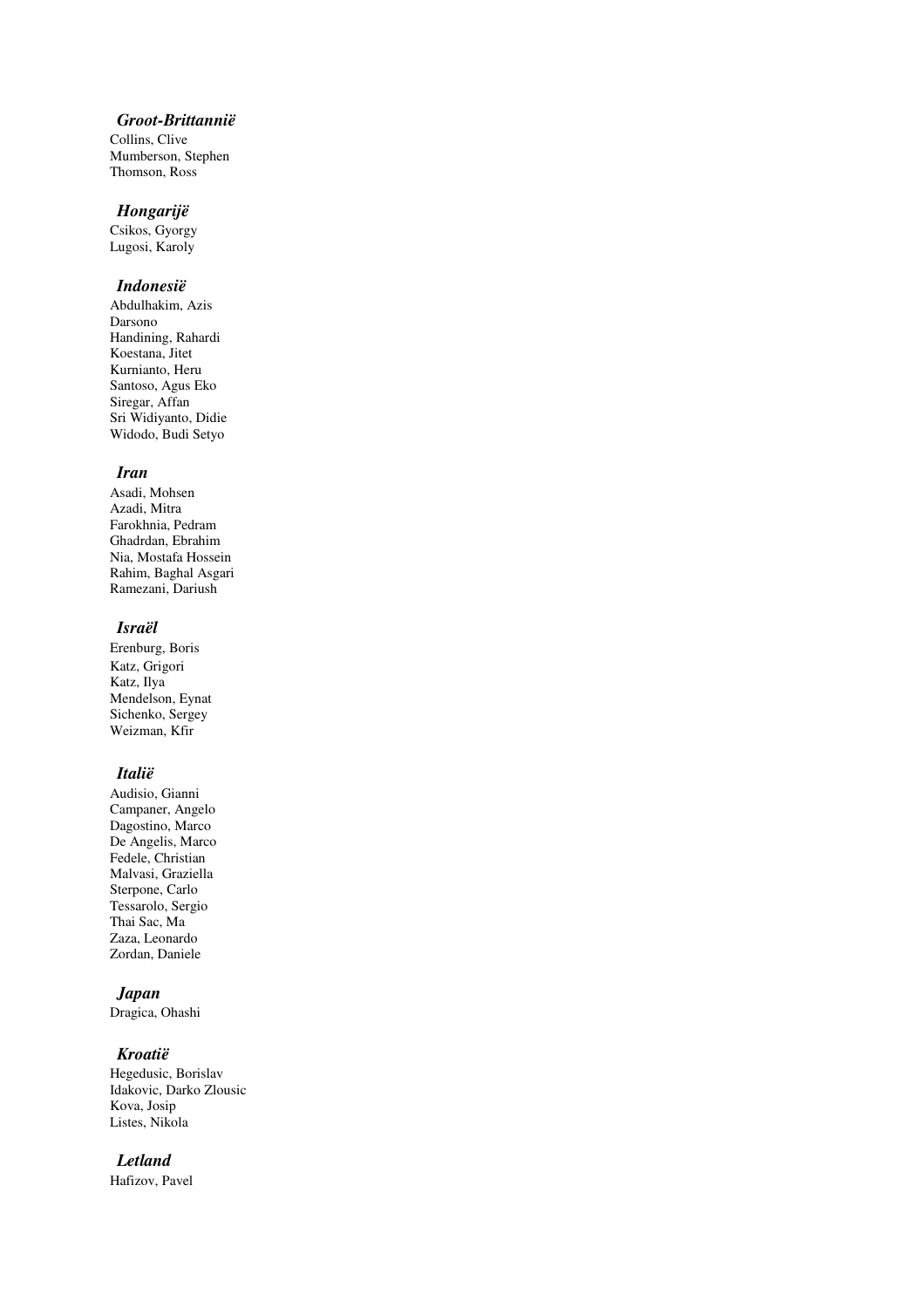*Litouwen* Kaplewski, Stanislaw

*Luxemburg* Leurs, Pol

*Macedonië* Krstevski, Zlatko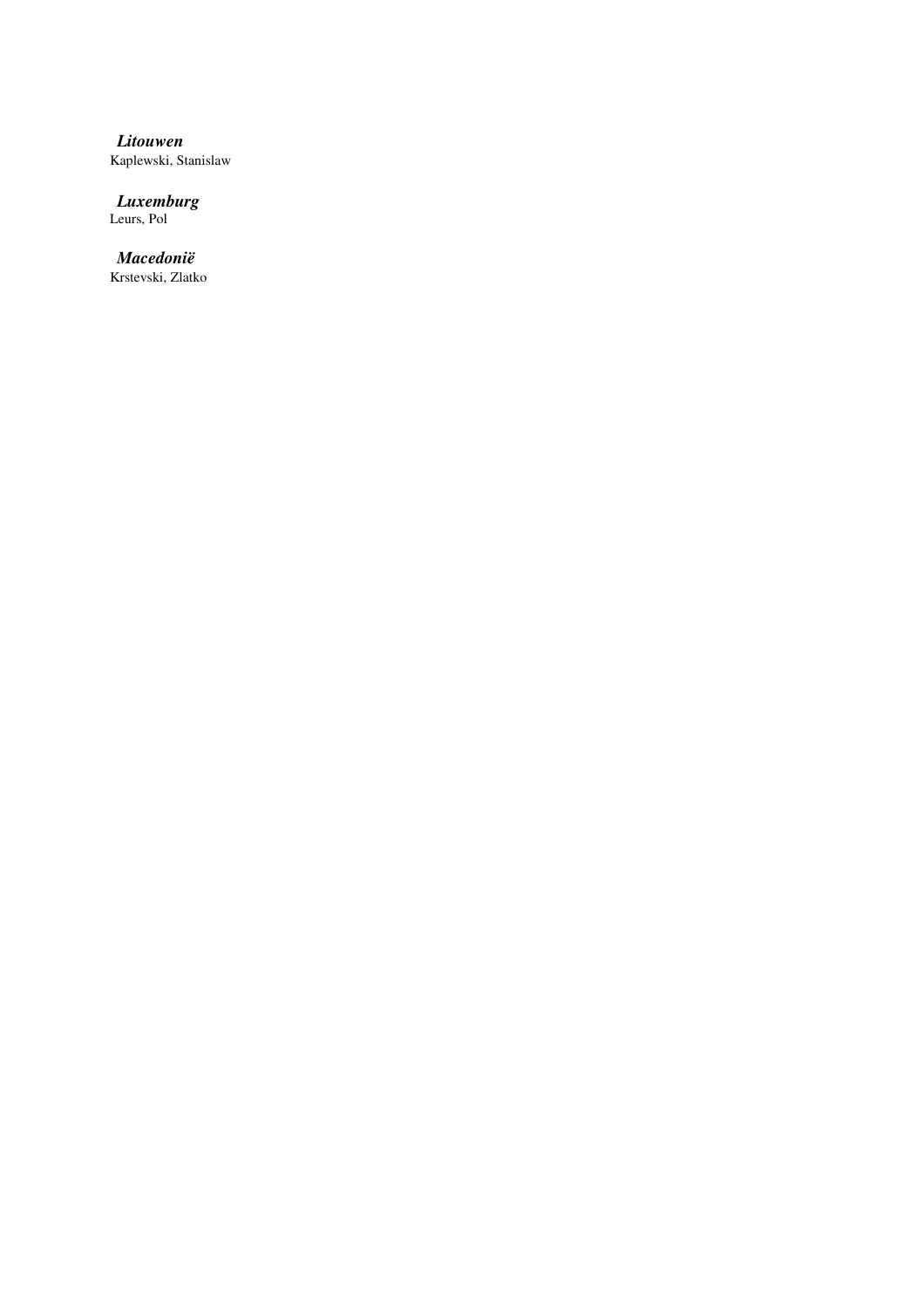# *Marokko*

Oumamaes, Hicham

#### *Mexico*

Garci Nieto, José Antonio Lopez Martinez, Gabriel

## *Montenegro*

Drljevic, Darko Lagator, Luka

# *Nederland*

Henkes, Willem Nieuwendijk, Peter Rasing, Willem Van Der Wal, Eric Van Steijn, Anneke

## *Nigeria*

Nwokocha, Azuka

# *Oekraïne*

Barabanshchchykov, Alexander Bogdanov, Victor Dubovsky, Alexander Kazanchev, Konstantin Kazanevsky, Vladimir Kustovsky, Oleksy Loktyev, Oleg Mayevsky, Michael Nazarov, Gennadiy Ostrovski, Aleksander Savilov, Victor

# *Oezbekistan*

Mirsaid, Gaziyev Mirzaev, Orif

#### *Oostenrijk*

Wenczel, Stefan

# *Peru*

Sandoval Yarma, Etelberto Segura Huamani, Italo Eduardo

#### *Polen*

Bochenski, Mariusz Bodukh, Stepan Cebula, Henryk Cholewa, Marcela Fedorowicz, Jacek Goszczko, Marek Grzegorz, Mycka Jakubow, Jerzy Ziembinska, Monika Kikal, Andrzej Kopczynski, Marek Kowalska-Wieczorek, Izabella Krotos, Tadeusz Kuczynski, Pawel Ograbek, Tomasz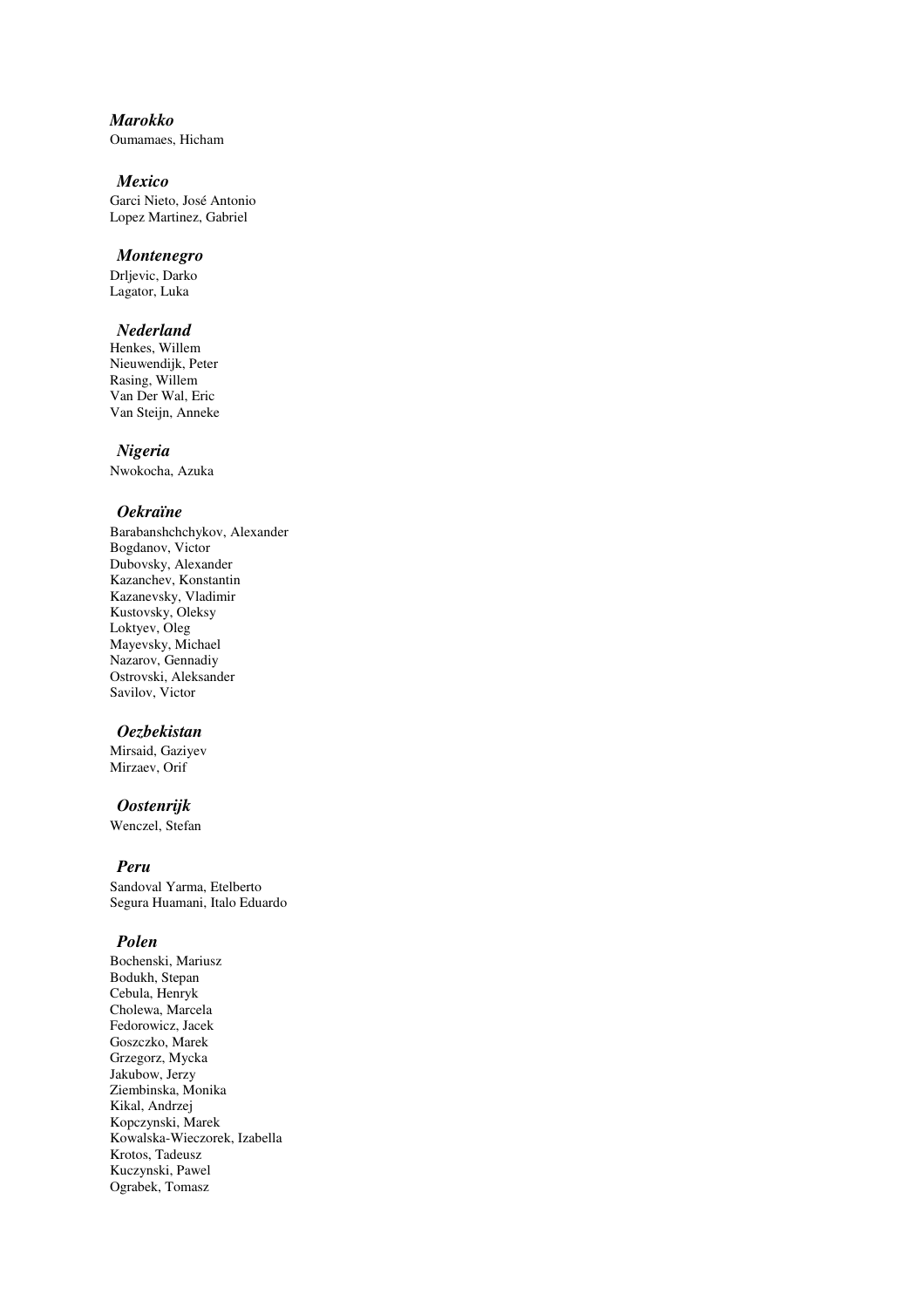Piszczako, Zbigniew Romanowicz, Dariusz Skurzynski, Szymon Sliwonik, Iwona Studnik, Joanna Tukasz, Bogdan Urbanek, Piotr Wojciak, Beata Wojtasinski, Jaroslaw Woloszyn, Tomasz Zadlo, Adam

#### *Roemenië*

Artuche, Felix Axinte, Doru Ciosu, Constantin Cletiu, Radu Constantin, Pavel Crisan, Horia Ignat, Mihai Licurici, George Marian, Lupu Misaila, Andrei Septimiu Rus, Adrian Stanila, Liviu Topan, Cristian

# *Rusland*

Semerenko, Vladimir

# *Servië*

Babic, Sava Blagojevic, Zoran Dimitrijevic, Sasha Kosanovic, Milenko Krcmar, Vaso Maksimovic, Uros Milenkovic, Goran Milicevic, Vukasin Miloradovic, Mileta Pavicevic, Miodrag Petrikanovic, Aleksandar Nedeljko, Ubovic Prokopljevic, Jovan Slobodan, Obradovic Todorovic, Bobisa

#### *Slovakijë*

Misanek, Andrej Polakovic, Dusan

*Slovenië* Repicky, Radoslav